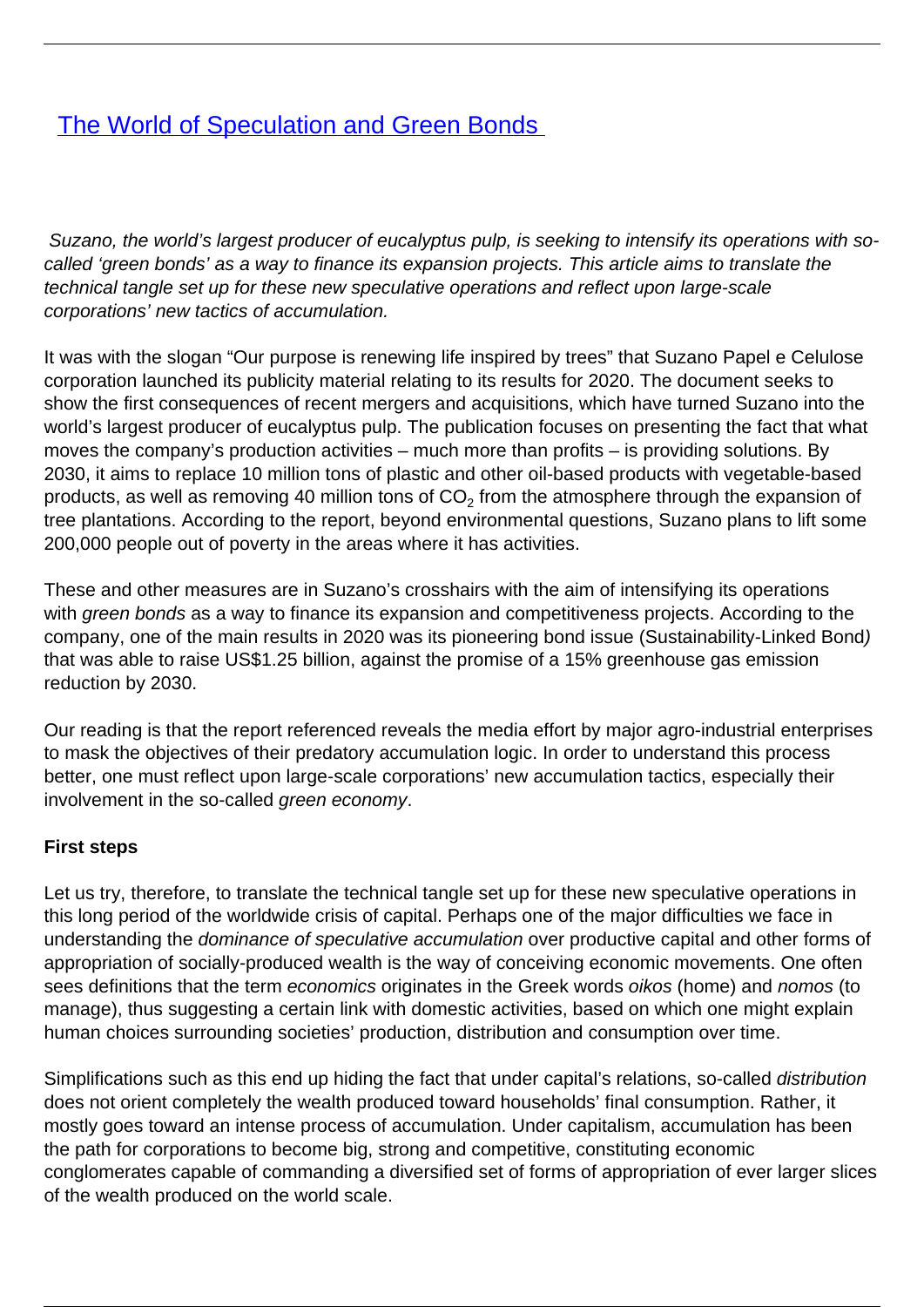Hence, accumulating means reapplying resources conquered in their own expansion and penetrating market segments by means of large-scale competitive disputes between capital units (whether as factories, banks, commercial houses, landed property or speculation).

Out of these domestic simplifications about the capitalist economy, a rather convenient fantasy has also been born: abstinence theory. According to this, corporations emerged on the basis of decisions made by entrepreneurial people, who yielded on consuming a reasonable part of what they had earned from their work and were willing to employ such savings in favor of social production. This legend also leads to the illusion that the development of large-scale companies is necessary, in order to employ the large contingent of people that preferred not to abstain from consuming and spent everything they earned in their lifetime. Without these employment opportunities, these people would not be able to live – so the tired, repetitive formula insists.

Fallacies aside, we know that since the mid-19<sup>th</sup> century, there has been a separation between the property and the management of capital. Initially, banks supplied credit to fund major ventures. But soon afterward, stock markets were created and the banks gradually merged with productive capital, thus creating large-scale corporations.

Hence, major investments started being financed via borrowing but also via the sale of shares in the property of corporations. To this end, new institutions were created, the so-called stock markets, which operate on an international scale, intermediating the buying and selling of such shares. While the option for loans meant the issuing of bonds by borrowing companies, in the case of shares placed on stock markets, companies started opening up their own capital for the entry of a large number of partners, some of whom with voting rights on company boards, but mostly completely anonymous and with no say in management.

In this process, debentures also emerged. These are debt bonds that are convertible into shares of the borrowing company in case the debt is not liquidated within the established time frame. Therefore, one notices that the purchase and sale of companies' shares on stock exchanges, as well as the possibility of exchanging bonds for shares, brings about a continuous ownership exchange, making it impossible to determine exactly who all the owners of companies are. Whoever holds shares with voting rights chooses and hires executive managers to administer corporations' units around the world. Such managers may be remunerated with a slice of companies' profits, but also with shares.

### **The escalation toward the dominance of speculation**

Ever since the creation of credit systems, part of the commitments taken on by borrowers represents mere speculation about the business risk. As well as the interest to be paid, loan agreements always add to the debt a risk fee, as a way to compensate potential losses from delinquent borrowers, even if this never actually takes place.

When stock exchanges operate normally, purchases and sales of shares are operated based on prospects for future distribution of profits (dividends) by companies to their shareholders, with share prices tending to go up or down and no major oscillations. However, one shareholder or another may wish to sell a large number of shares, thus generating a certain amount of speculation about the motives for the decision. In the absence of immediate buyers, the price of the shares offered tends to fall and may depreciate the shares of all the companies. This shows that irrespective of companies' performance in terms of actual production and revenue, the price of their shares can go up or down out of mere speculation on the stock exchange.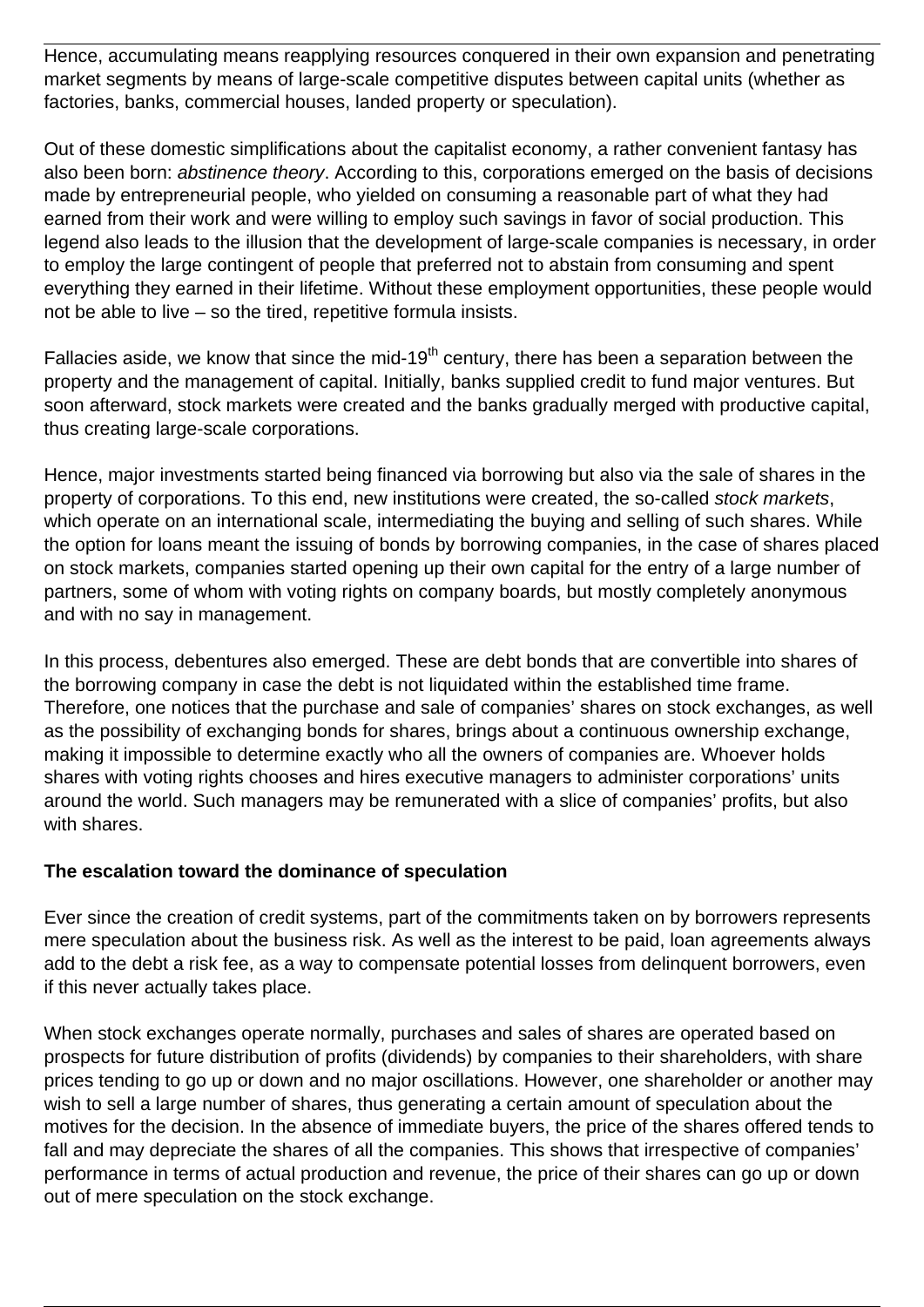Starting in 1971, speculation with company bonds and shares gained renewed motivation with the international dissemination of so-called secondary markets. In that year, the United States decided to break the agreements signed at the end of the Second World War that maintained fixed exchange rates between all countries' currencies and the dollar, with the US committing to maintain direct convertibility between its currency and gold.

With the breakdown of the international monetary standard, interest rates began to oscillate, thus generating a new wave of globalized speculation. From then on, primary bonds, where public and private loan contracts were signed, or purchase and lease options, together with companies' shares, started backing a series of bets on future prices in gigantic proportions.

Thus there emerged so-called derivatives, traded on secondary markets. These are contracts that derive from primary debt bonds or shares, to operate a speculative transaction normally linked to bets on the future variation of prices of goods and services, exchange rates or interest rates practiced in various countries. From there emerges the term speculative merry-go-round, truly a worldwide casino, which reproduces fictitious wealth on a gigantic scale as a form of parasitic accumulation, ever more distant from the production of real wealth. It is estimated that the current volume of derivatives is worth 10 times the world's GDP.

This new stage of globalized speculation has been a consequence of the deepening of a longrunning crisis of capital overproduction. This has meant that ever larger amounts of surplus capital are used in bets about future values, in search for alternatives to the difficulties in applying capital productively at reasonable returns. Despite resulting from simple bets about the future, derivatives are socially recognized as real wealth and afford commanding power over economic operations to its holders in the present.

### **Speculation with green bonds**

In this global climate of dominance of parasitic speculation, it was not long before derivatives became an opportunity for accumulation involving global debates about environmental collapse. In the face of the difficulties in controlling deforestation and the emission of pollutants on a world scale, international summits ended up yielding to the appeals for the commodification of the protection of nature, creating so-called payments for environmental services (PES).

The proposal has been about disseminating and consolidating the idea of the possibility of compensation for environmental damage. Hence, companies and private institutes develop sophisticated ways of putting a market price tag both on the emission of pollutants and the *provision* of environmental services. The intent is to show that it is possible to quantify and compensate the ecological devastation produced by industrial expansion projects.

The neological creativity stands out with the idea of *polluter-payer* companies. This makes it possible to measure, via market prices, the volume of biodiversity devastated and offset it with some kind of preservation project in another commodified ecosystem.

Corporations can take part in these PES programs on the basis of the expansion of their traditional monoculture tree plantation projects. From being devastators of nature they become promoters of environmental offsets, based on projects to *store carbon* in the trees planted. This has been possible inasmuch as the State takes a step back from fostering environmental policies, leaving regulation in the hands of private companies and institutes. The latter start acting as certifiers and measurers of the payments that must be made over the duration of such environmental services projects, as well